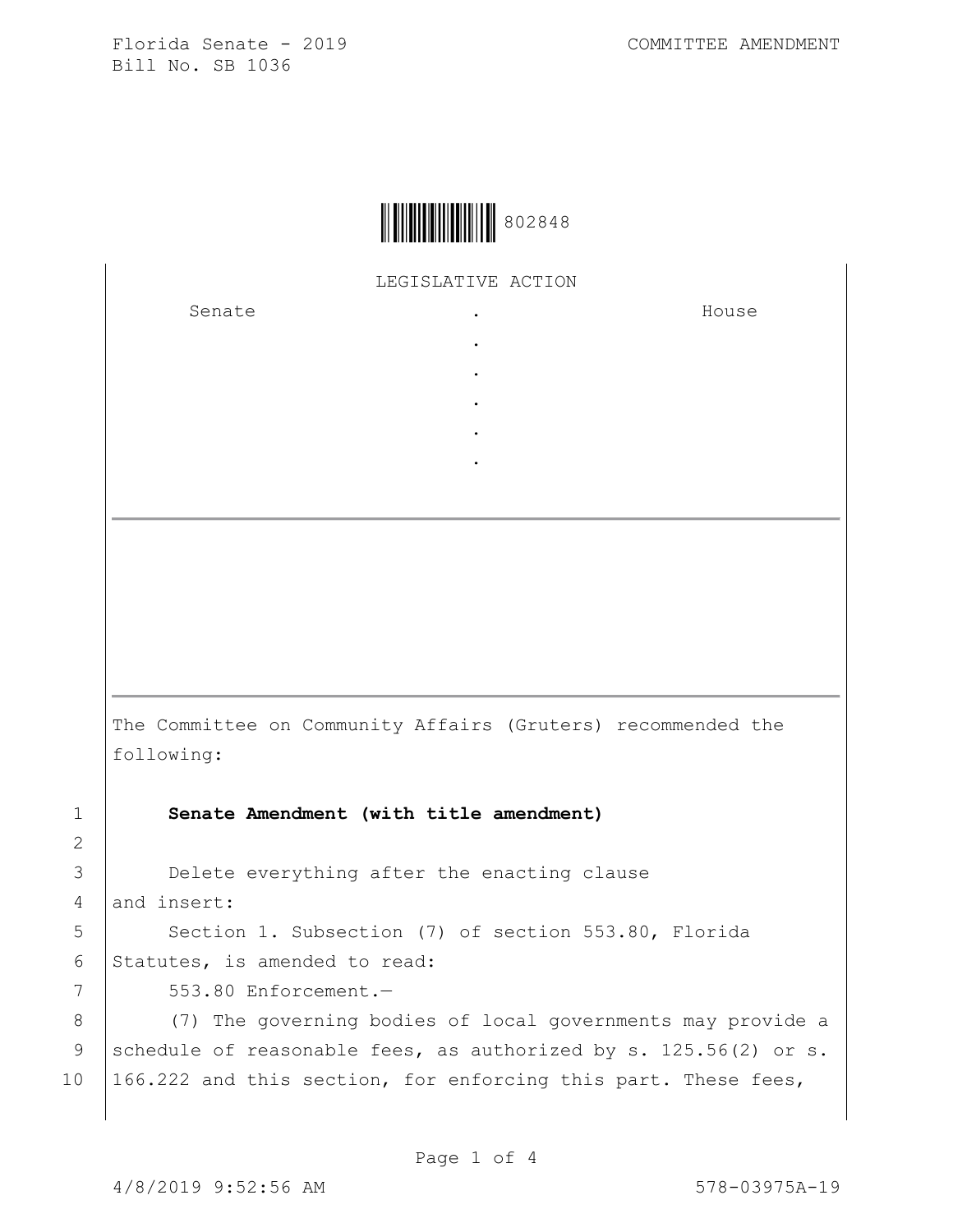

11 and any fines or investment earnings related to the fees, shall 12 be used solely for carrying out the local government's 13 | responsibilities in enforcing the Florida Building Code. When 14 providing a schedule of reasonable fees, the total estimated 15 annual revenue derived from fees, and the fines and investment 16 earnings related to the fees, may not exceed the total estimated 17 annual costs of allowable activities. Any unexpended balances 18 shall be carried forward to future years for allowable 19 activities or shall be refunded at the discretion of the local 20 government. A local government may not carry forward an amount 21 exceeding the average of its operating budget for enforcing the 22 Florida Building Code for the previous 4 fiscal years. For 23 purposes of this subsection, the term "operating budget" does 24 not include reserve amounts. Any amount exceeding this limit 25 | must be used as authorized in subparagraph  $(a)$ 2. However, a 26 | local government which established, as of January 1, 2019, a 27 Building Inspections Fund Advisory Board consisting of five 28 members from the construction stakeholder community and carries 29 an unexpended balance in excess of the average of its operating 30 budget for the previous 4 fiscal years may continue to carry 31 such excess funds forward upon the recommendation of the 32 advisory board. The basis for a fee structure for allowable 33 activities shall relate to the level of service provided by the 34 local government and shall include consideration for refunding 35 fees due to reduced services based on services provided as 36 prescribed by s. 553.791, but not provided by the local 37 government. Fees charged shall be consistently applied.

 $38$  (a)1. As used in this subsection, the phrase "enforcing the 39 Florida Building Code" includes the direct costs and reasonable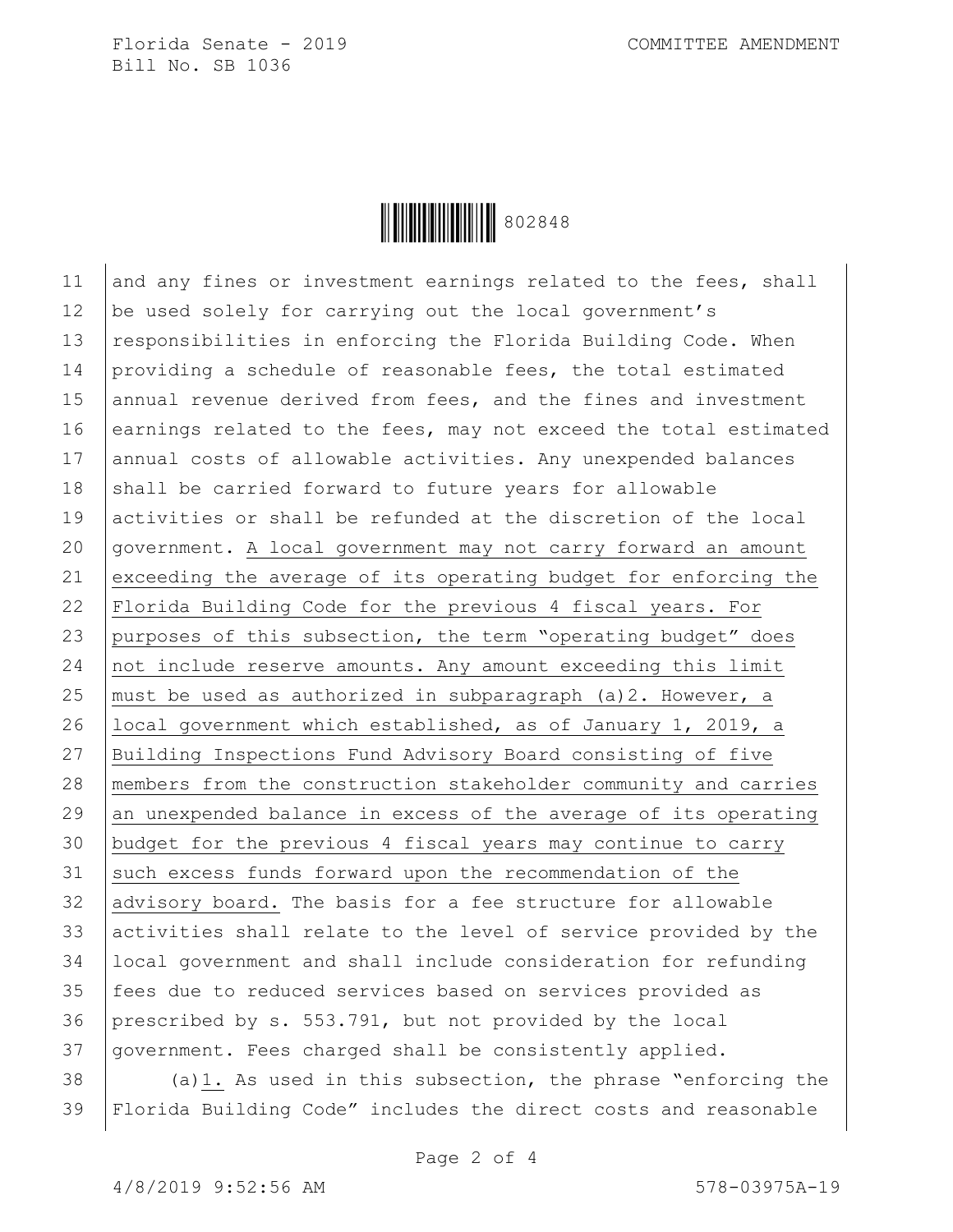

40 indirect costs associated with review of building plans, 41 building inspections, reinspections, and building permit 42 processing; building code enforcement; and fire inspections 43 associated with new construction. The phrase may also include 44 training costs associated with the enforcement of the Florida 45 Building Code and enforcement action pertaining to unlicensed 46 contractor activity to the extent not funded by other user fees. 47 | 2. A local government must use any excess funds that it is 48 prohibited from carrying forward to rebate and reduce fees. 49 (b) The following activities may not be funded with fees 50 adopted for enforcing the Florida Building Code: 51 | 1. Planning and zoning or other general government 52 activities. 53 2. Inspections of public buildings for a reduced fee or no 54 fee. 55 3. Public information requests, community functions, 56 boards, and any program not directly related to enforcement of 57 the Florida Building Code. 58 4. Enforcement and implementation of any other local 59 ordinance, excluding validly adopted local amendments to the 60 Florida Building Code and excluding any local ordinance directly 61 | related to enforcing the Florida Building Code as defined in 62 paragraph (a). 63 | 5. Charging surcharges or other similar fees not directly 64 related to enforcing the Florida Building Code. 65 (c) A local government shall use recognized management, 66 accounting, and oversight practices to ensure that fees, fines, 67 and investment earnings generated under this subsection are 68 maintained and allocated or used solely for the purposes